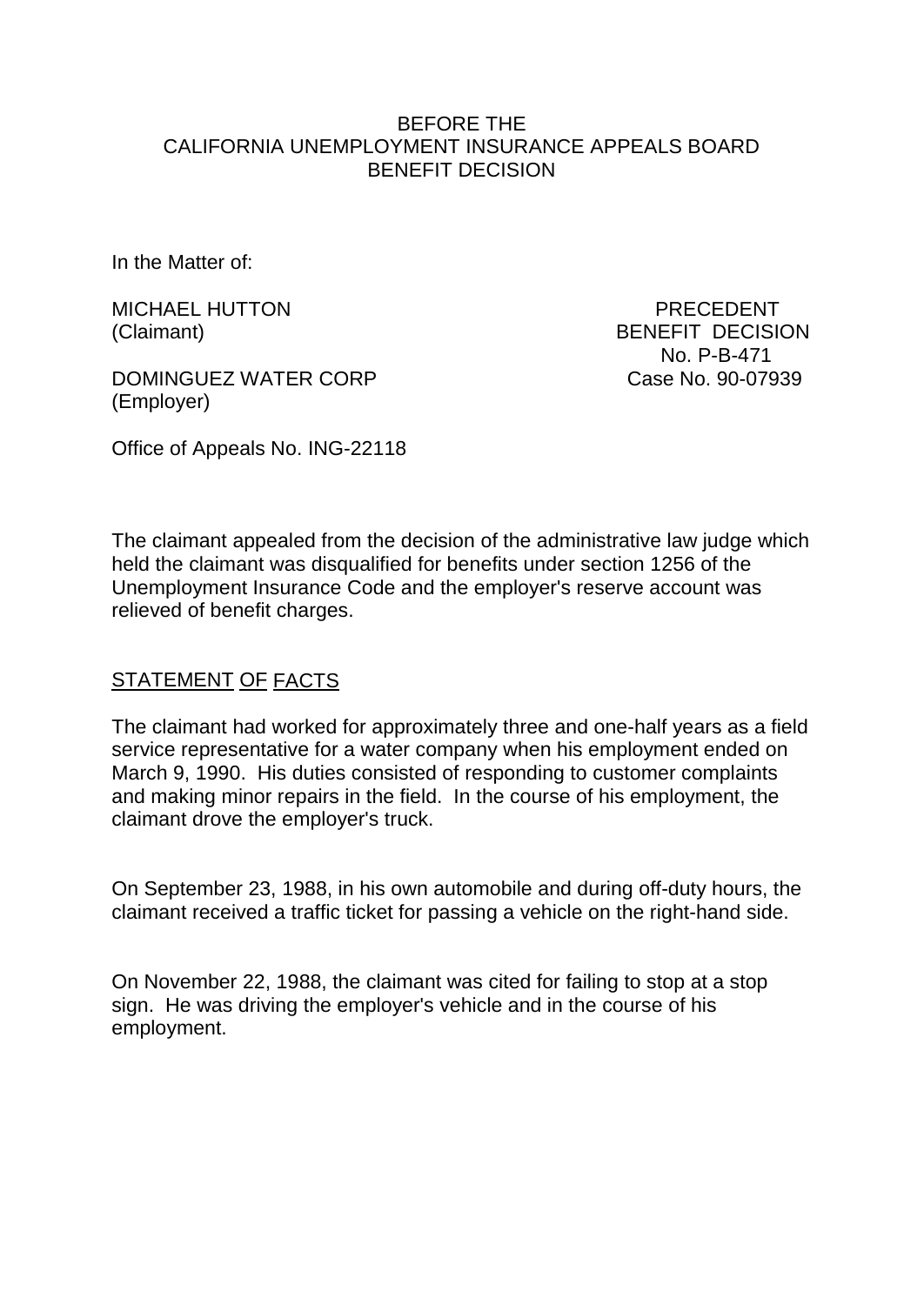On July 27, 1989, the claimant was involved in an automobile accident while driving his own vehicle. The claimant had no personal liability automobile insurance. He had lost contact with his insurance agent and his policy had lapsed approximately two months before the accident. As a result of his having no insurance, his license was suspended by the Department of Motor Vehicles. The suspension did not apply to the claimant's privilege of driving the employer's vehicle in the course of the claimant's employment.

In a letter dated February 28, 1990, the employer's insurance carrier informed the employer that the claimant "can no longer drive a Dominguez Water vehicle and will be excluded from the policy." Attached to the letter was a copy of a printout from the Department of Motor Vehicles detailing the claimant's driving record as described above.

On March 5, 1990, the employer suspended the claimant pending an investigation and on March 9, 1990, sent him a letter informing him he had been discharged.

The claimant testified at the hearing that he had informed his supervisor of the citation he had received in the employer's vehicle on November 22, 1988. He stated that he had been given time during working hours to pay the ticket.

The employer denied that the supervisor knew about the citation in the company vehicle. The supervisor was not present at the hearing to testify.

The employer testified it periodically received Department of Motor Vehicle computer printouts of employee driving records. The employer stated, however, it would not have been able to examine the claimant's driving record because "no one had time to look at them".

The employer testified that it did not believe the claimant had been candid about his driving record and that it did not trust the claimant's judgment. The employer asserted that it was at risk because the claimant drove back and forth to work on a suspended license. The employer testified that it would have discharged the claimant solely because of the cancellation of the insurance coverage by the employer's insurer, notwithstanding the claimant's driving record.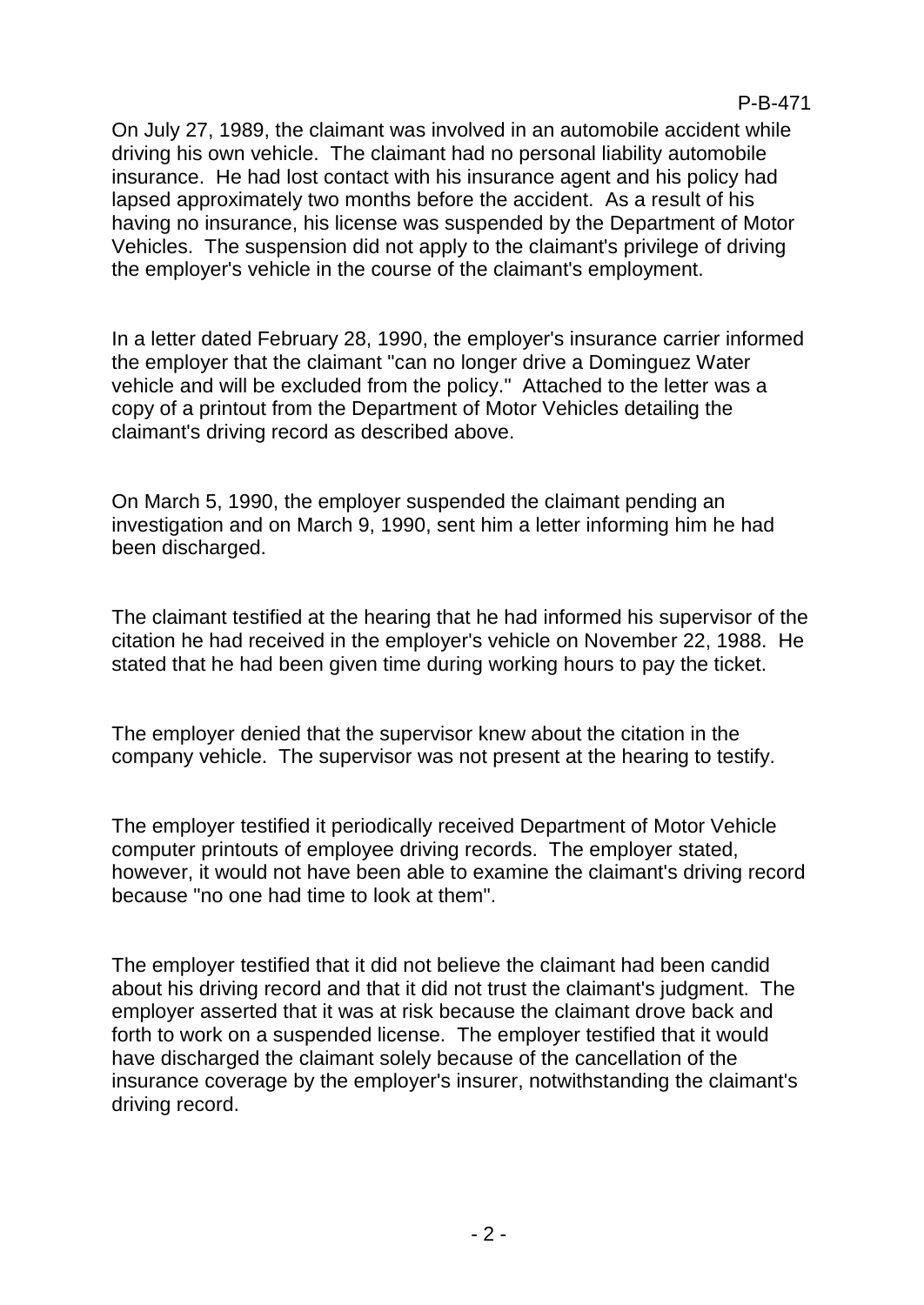The claimant was deemed by the Department to have "constructively quit" his employment because his employer allegedly had no alternative other than to discharge the claimant.

## REASONS FOR DECISION

Section 1256 of the Unemployment Insurance Code provides that an individual is disqualified for benefits if he or she left his or her most recent work voluntarily without good cause or has been discharged for misconduct connected with the most recent work.

Sections 1030 and 1032 of the Unemployment Insurance Code provide that an employer's reserve account may be relieved of benefit charges if the claimant is disqualified under section 1256 of the Code.

In Steinberg v. California Unemployment Insurance Appeals Board (1978), 87 Cal.App.3d 582, the court held that all three of the following elements must be present to constitute a constructive quit:

- 1. The claimant voluntarily committed an act,
- 2. which made it impossible for the employer to continue to use the claimant's services, and
- 3. the claimant knew or reasonably should have known that the act would possibly result in loss of employment.

The doctrine of "constructive quit" has evolved in order to address equitably one type of employment separation not comfortably described as a "discharge" or a "quit" when determining an individual's eligibility for benefits under section 1256 of the Unemployment Insurance Code.

In the Steinberg case, the court describes the evolution of the doctrine and lists the requisites for the rule's application.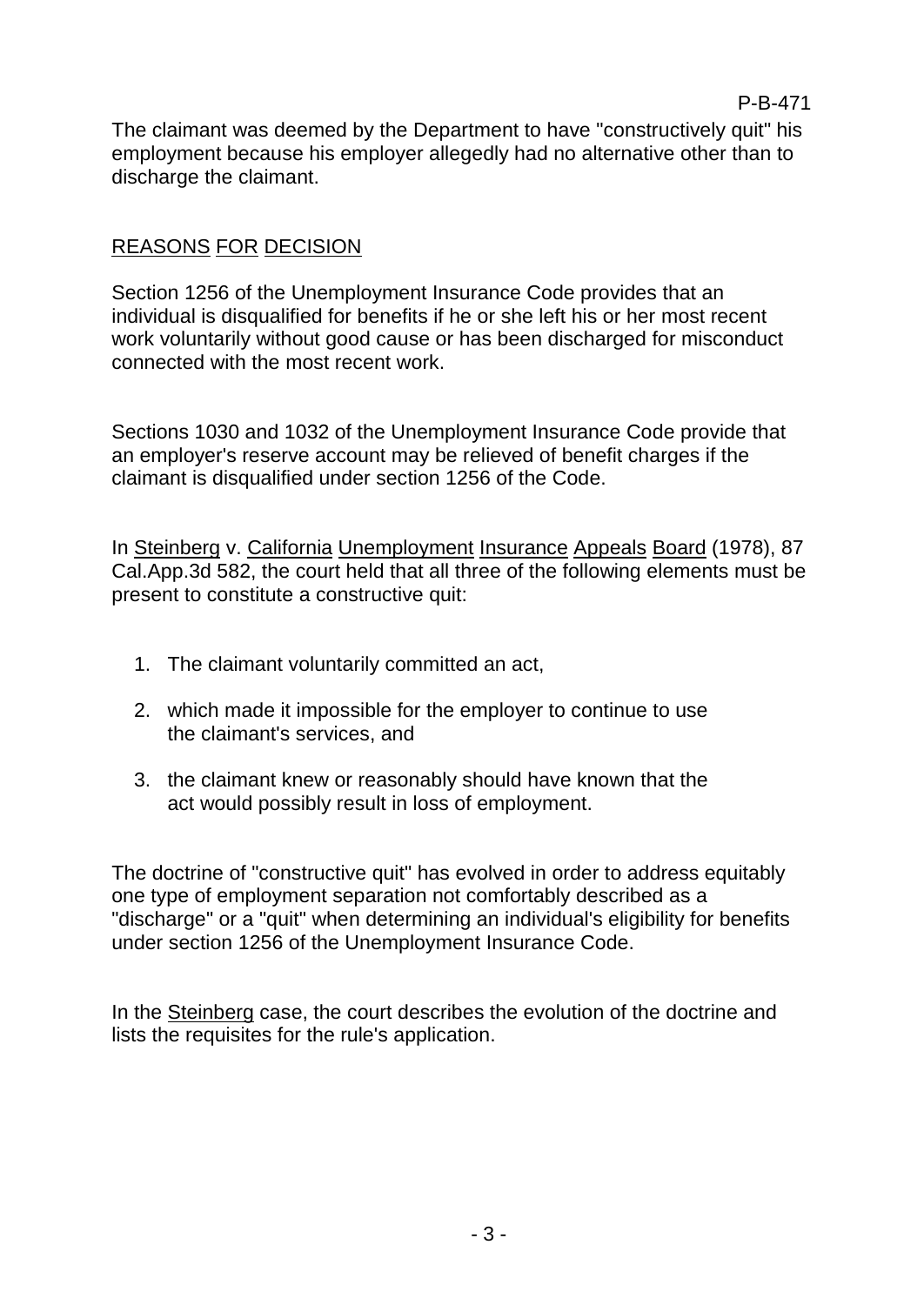" . . . the doctrine of constructive voluntary quit is an outgrowth of employment situations where a license or a union membership is a necessity for employment. The doctrine was an expression of the qualification for continued employment. In such instances, though termination would appear to be the act of the employer; nevertheless, the terminated employee could not receive unemployment benefits."

Quoting a Department publication, the court in Steinberg stated:

"... A claimant is said to have constructively quit his job when, although discharged by the employer, the claimant himself set in motion the chain of events which resulted in the employer having no choice except to terminate him."

Subsequent to the Steinberg case, the Department promulgated a regulation by which it intended to define a "constructive quit".

Section 1256-1(f), Title 22, California Code of Regulations, states in pertinent part that ". . . such a leaving is designated as a constructive voluntary leaving and it occurs when an employee becomes the moving party by engaging in a voluntary act or in a course of conduct which leaves the employer no reasonable alternative but to discharge the employee and which the employee knew or reasonably should have known would result in his or her unemployment."

The Appeals Board in the past has applied the doctrine of constructive voluntary leaving in various situations when an action of the claimant has resulted in the employer having no reasonable alternative but to discharge a claimant.

In Precedent Decision P-B-290, a claimant was discharged when he refused to pay a union agency fee under what was subsequently determined to be a valid collective bargaining agreement between the employer and the union. The Appeals Board found that by his conduct, the claimant became the moving party in the separation and that the leaving was without good cause.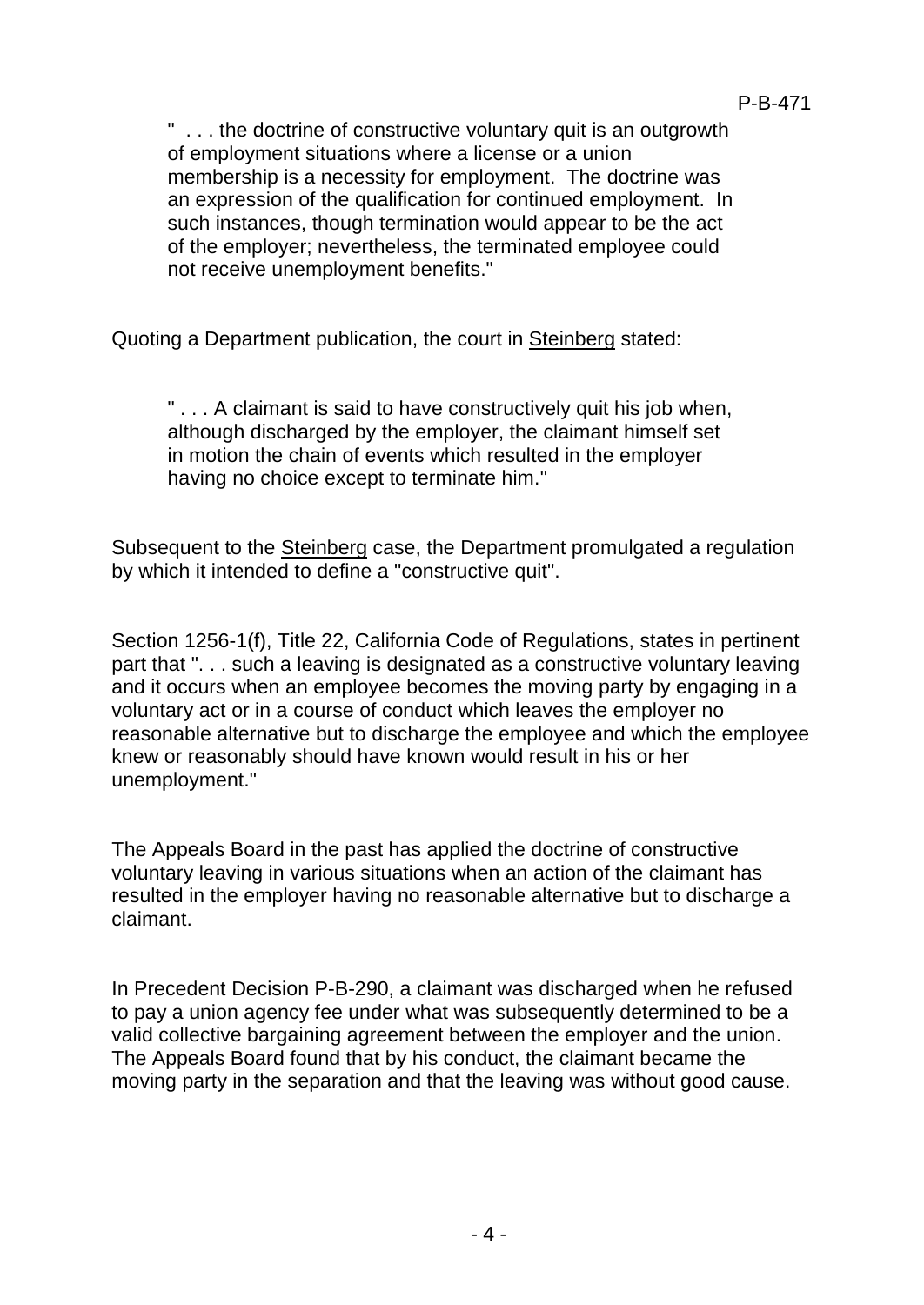In Precedent Decision P-B-288, in a case having similar aspects to the matter before us, the claimant, a truck driver, was convicted of driving a private automobile while intoxicated. He was terminated when the employer learned that the claimant's license to drive had been suspended for one year as a consequence, and no work other than driving was available. The Appeals Board held that the claimant left employment voluntarily without good cause, having voluntarily set in motion events whose natural and probable result was the loss of the claimant's employment.

The claimant in the case before us was discharged when the employer's insurance carrier refused to continue carrying the claimant on the employer's policy. The employer states that its insurance carrier's action alone necessitated the claimant's discharge. Whether the insurance company's deletion of the claimant from the employer's policy triggers the operation of the doctrine of constructive leaving is the primary issue for our resolution.

We must conclude that a discharge brought about by an insurer's cancellation of an individual employee's coverage under the employer's motor vehicle liability insurance policy will not, as a matter of unemployment insurance law, require a finding of a voluntary leaving without good cause. As stated in the Steinberg case, three elements must be present before a discharge can be considered a constructive quit. In our view, only the first of these requirements, the commission of a voluntary act, has been met by a preponderance of the evidence in the case before us.

There is a paucity of evidence regarding the question of whether the employer had no reasonable alternative other than to discharge the claimant. We cannot ascertain from the record whether or not the employer could have obtained alternative insurance or had work other than driving available to the claimant.

Additionally, the claimant could not reasonably have expected that the violations in his driving record, including the provisional suspension of his license, would jeopardize his employment. The claimant had two traffic tickets, one in his personal vehicle. His lone traffic accident resulted only in a citation for lack of proof of insurance and did not interfere with his ability to drive the employer's vehicle. Any tentative doubt he may have had regarding his future as a driver for the employer should have been erased by the Department of Motor Vehicles' approval of his driving the employer's vehicle on the job.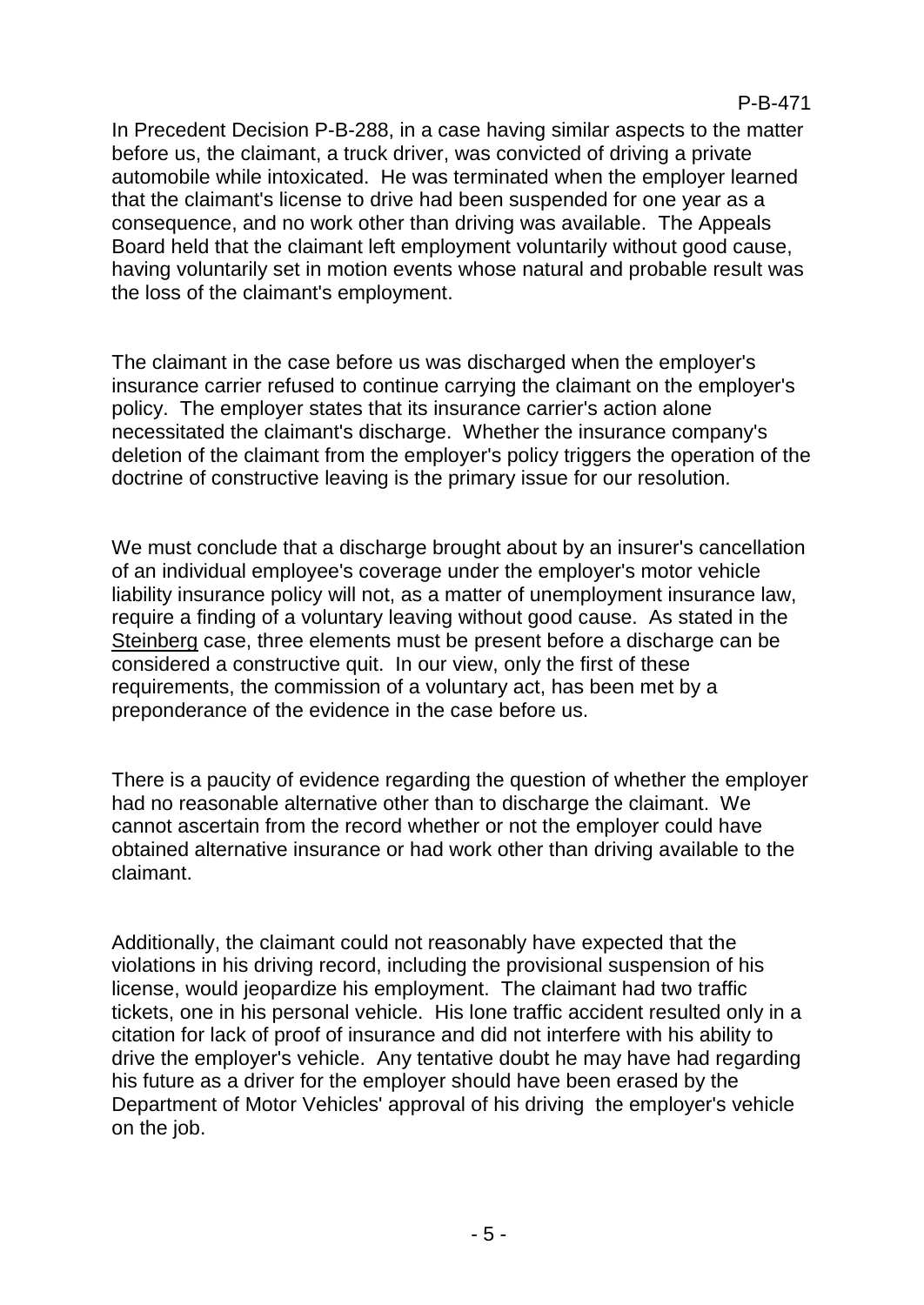Section 670 of the Insurance Code provides in pertinent part that:

"(a) No admitted insurer licensed to issue motor vehicle liability policies, as defined in section 16450 of the Vehicle Code, shall cancel, or refuse to renew, a motor vehicle liability insurance policy covering drivers hired to drive by a commercial business establishment . . . for the reason that those drivers have been convicted of violations of the vehicle code or the traffic laws of any subdivision of the state which were committed while operating private passenger vehicles not owned or leased by their employer."

The statute goes on to list various exclusions from this article, none of which is applicable to the case before us.

Section 16073 of the Vehicle Code states that:

"The privilege of a person employed for the purpose of driving a motor vehicle for compensation whose occupation requires the use of a motor vehicle in the course of his employment to drive a motor vehicle not registered in his name and in the course of his employment shall not be suspended under this chapter even though his privilege to drive is otherwise suspended under this chapter."

In State Farm Mutual Auto Insurance Company v. Haight (1988) 205 Cal.App.3d 223, an insurer attempted to exclude from its coverage an employee under the employer's automobile liability insurance policy because the employee had four speeding tickets while driving his own vehicle on his own time. The court upheld the prohibition against said attempted exclusion under section 670 of the Insurance Code even though the policy had specifically exempted the employee from the employer's liability policy.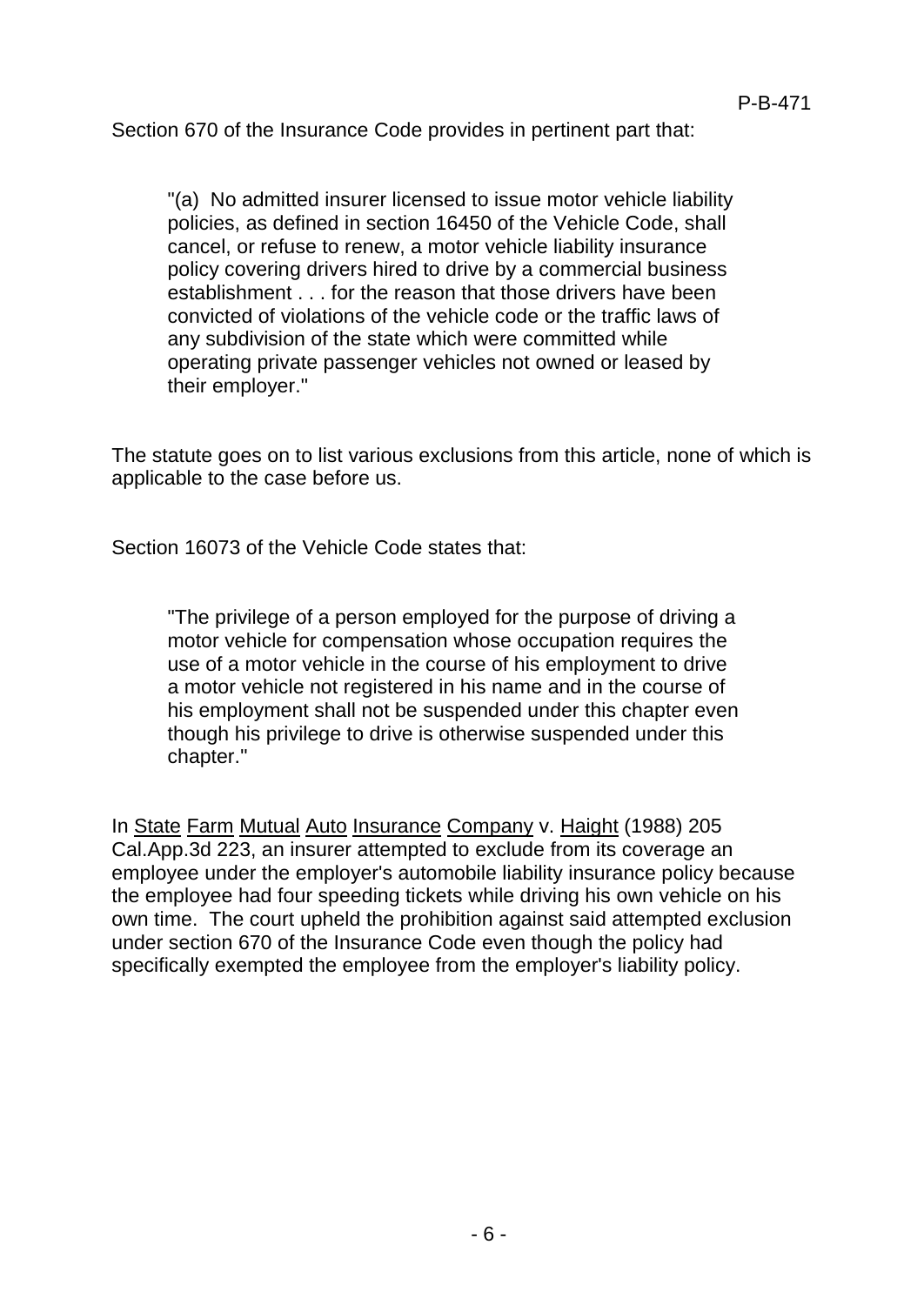We note that the record is not clear as to why the insurance company cancelled the employer's coverage of the claimant. The evidence appears to indicate the policy was cancelled because the claimant's license was suspended. If this was so, the cancellation was illegal as the accident involved only the claimant's vehicle and was not in the course of the claimant's employment (see section 670, Insurance Code, cited above). Certainly, the legislature did not intend that an individual who drives for a living and who fails to maintain his own automobile insurance, should lose his job because of that failure (see section 16073, Vehicle Code, cited above).

Accordingly, as all the elements necessary for the application of the doctrine of constructive voluntary leaving have not been met, the question becomes whether or not the claimant was discharged for misconduct.

Citing Maywood Glass Company v. Stewart (1959) 170 Cal. App. 2d 719, the California Unemployment Insurance Appeals Board in Precedent Decision P-B-3 defined "misconduct connected with the work" as a substantial breach by the claimant of an important duty or obligation owed the employer, wilful or wanton in character, and tending to injure the employer.

The claimant in this case let his insurance lapse and was involved in an accident. While the claimant's license was provisionally suspended he was permitted to drive the employer's vehicle pursuant to Vehicle Code section 16073. The only time he was cited in the company's vehicle he merely paid the ticket. There was only one other violation of the Vehicle Code noted in the Department of Motor Vehicles printout in evidence. The alleged failure of the claimant to disclose his rather unremarkable driving record to the employer does not, in our view, constitute a substantial breach of an important duty owed to the employer, wilful or wanton in character which tends to damage the employer's interests. Furthermore, we cannot see any credible connection between the claimant's driving to work on a suspended license and his discharge. We conclude there is no misconduct in this case.